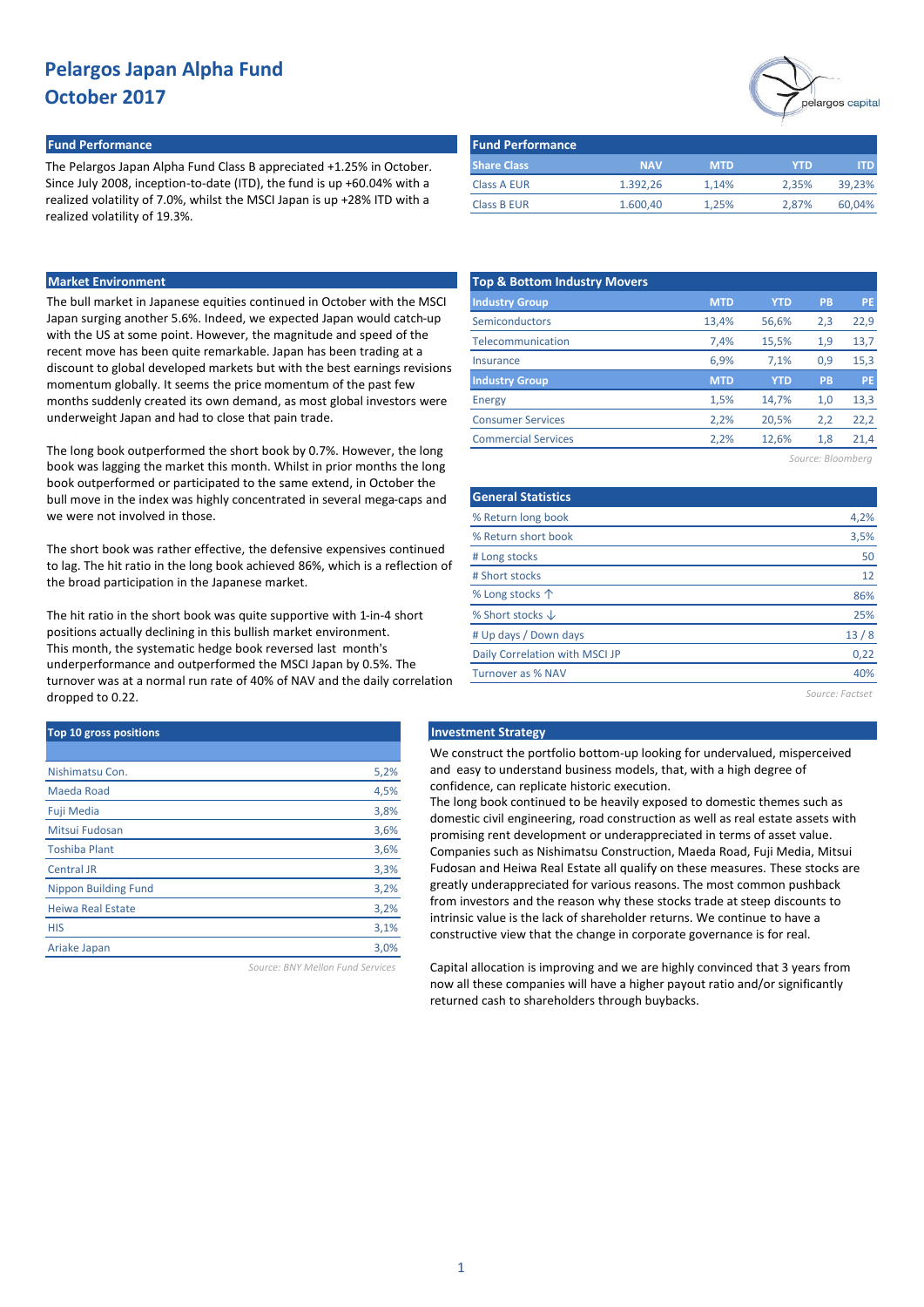#### **Investment Strategy**

Sumco surged 40% last month and we captured 40bps for the fund in October. We have written about the stock extensively in the past. As the wafer cycle, in terms of volume and prices, is far better than expected, the stock has plenty of room to appreciate.

Alpine contributed another 30bps in October as the stock jumped 22.8%. We first bought the stock in summer of 2009 and followed the company ever since. The stock has always traded at a massive discount to its intrinsic value and finally in July this year Alps decided to buy out the minority shareholders. During the last month an activist investor acquired a 10% position in Alpine and requested a higher premium, which we expect will eventually force Alps to pay a more reasonable price to minority shareholders.

With global industrial production continuing to show signs of strength Toshiba Machine was finally re-rated as it rallied some 100%+ from last year's lows and even now is valued at just 1.1x price-to-book.

The losses last month were minor, Enplas' stock encountered some profit taking and declined 7.7% after its stellar performance of 40% year-to-date.

With several stocks reaching the target prices in the Industrials sectors the net sector exposure declined from 24% to 22%. For the first time in a long time we had positive net long position in



1 2 3 4 5 Percentage Average Daily Return Per Quintile [12 month rolling]

*Source: Factset\**

| <b>Top Gainers &amp; Losers</b> |  |        |                       |   |         |  |  |  |  |  |  |
|---------------------------------|--|--------|-----------------------|---|---------|--|--|--|--|--|--|
| <b>Gainers</b>                  |  | $CTR*$ | <b>Losers</b>         |   | $CTR*$  |  |  |  |  |  |  |
| <b>Sumco Corp</b>               |  | 0.4%   | <b>Enplas Corp</b>    |   | $-0,1%$ |  |  |  |  |  |  |
| <b>Alpine Elec</b>              |  | 0.3%   | Familymart            | S | $-0,1%$ |  |  |  |  |  |  |
| <b>Toshiba Machine</b>          |  | 0.3%   | <b>Megmilk Snow</b>   | S | $-0,1%$ |  |  |  |  |  |  |
| <b>Fuji Media</b>               |  | 0.3%   | <b>Kikkoman Corp</b>  |   | $-0,1%$ |  |  |  |  |  |  |
| Nishimatsu Constr.              |  | 0.2%   | <b>Kenedix Retail</b> |   | $-0,1%$ |  |  |  |  |  |  |
| $*CTR = Contribution$           |  |        | Source: Factset       |   |         |  |  |  |  |  |  |



On a daily basis, we track a number of style factors through our proprietary quant model. This helps us to detect dislocation within the market. In addition, it helps our understanding of style trends and investor's behavior in Japan.

Our proprietary model shows that in October value as a style stalled. Almost all underlying factor had negative performance except for low price-to-earnings stocks which outperformed last month.

Price momentum performed well again. Thus in October expensive, large cap stocks with strong earnings and price momentum outperformed.

As our long stocks performed very well the weighted price-to-book (P/B) of the long book has increased to 1.7x and is now equal to the P/B of the short book. On a PE and EV/EBITDA basis the cheapness of the long book is much more obvious.

The Enterprise Value/Invested Capital ratio, which is comparable to P/B ,but takes cash and liabilities into account, is a much better measure than P/B and still shows a massive valuation gap between the longs and the shorts.

The P/E of the long book increased from last month's 16.6x which compares to 21.1x for the short book. The EV/EBITDA of the long book stood at 9.8 x compared to 14.7x for the short book. The dividend yield of the long book is almost equal to the short book.

Despite the extremely high cash positions on the balance sheet in the long book the CFROI's of the long positions is 9.2% whilst the short book stands at 7.7% with higher leverage.

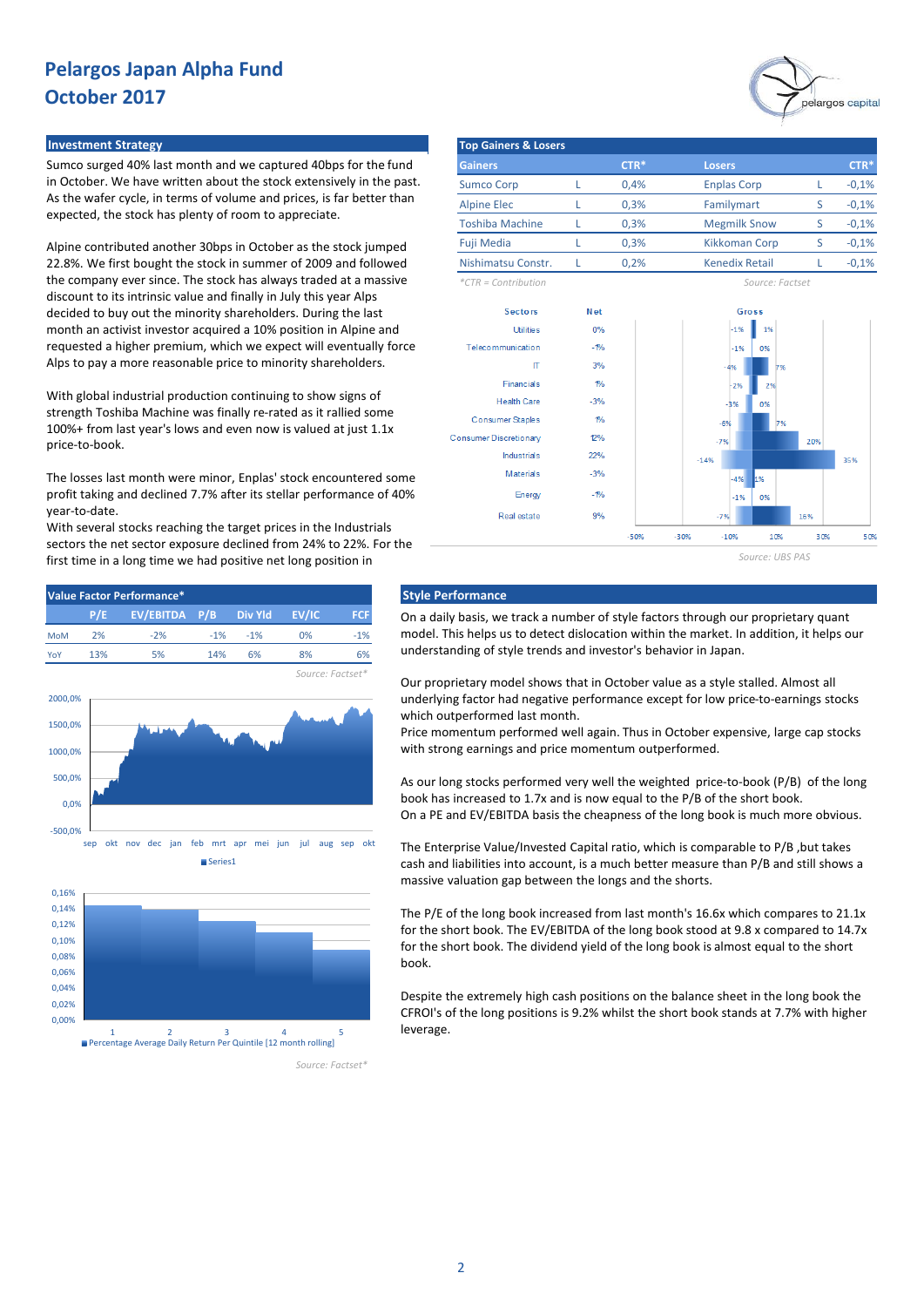#### **Risk Measurement and Management Fund Overview Adventure Community Punch Overview** Fund

The chart below shows the rolling 12-month net and gross exposure as 10 (trading) days moving averages.

The risk budget has steadily increased over the past few months and despite elevated levels of net exposure, due to the collapse in spot volatility, the ex-ante beta only stood at 5.2%. This is rather remarkable. Despite significantly more capital deployed this month, the beta on a fund level reached only 0.28.

These numbers are not a good reflection of the underlying risk involved as risk premia globally are extremely depressed. Even the long term volatility measure stands at just 5.8%, which seems a more adequate representation of risk taken in a more adverse environment.



*Source: BNY Mellon Fund Services\* Source: GS and Nomura*

|                                                                                             |       | pelargos capital |
|---------------------------------------------------------------------------------------------|-------|------------------|
| <b>Fund Overview</b>                                                                        |       |                  |
|                                                                                             | Long  | <b>Short</b>     |
| Price to Earnings (PE)                                                                      | 16,6  | 21,1             |
| <b>EV/EBITDA</b>                                                                            | 9,8   | 14,7             |
| Price to Book (PB)                                                                          | 1,7   | 1,7              |
| <b>Dividend Yield</b>                                                                       | 2,0   | 1,9              |
| EV/IC                                                                                       | 1,1   | 1,4              |
| 1 month momentum                                                                            | 5,4   | 1,5              |
| 6 month momentum                                                                            | 21,3  | 1,2              |
| 9 month momentum                                                                            | 22,7  | 0,2              |
| Earnings momentum (1M)                                                                      | 18,6  | 0,7              |
| Earnings momentum (3M)                                                                      | 17,1  | 0,1              |
| <b>CFROI</b>                                                                                | 9,2%  | 7,7%             |
| Cash/MarketValue                                                                            | 36,3% | 18,8%            |
|                                                                                             |       | Source: Factset  |
| <b>Style Exposure</b>                                                                       |       |                  |
|                                                                                             | Long  | <b>Short</b>     |
| <b>Beta</b>                                                                                 | 0,94  | 0,93             |
| Volatility                                                                                  | 9,8%  | 9,4%             |
| Debt-to-equity                                                                              | 6%    | 46%              |
|                                                                                             |       | Source: UBS PAS  |
| <b>Risk Statistics Delta Adjusted</b>                                                       |       |                  |
| $\Delta$ for the definition of the computation of the computation of the following $\Delta$ |       | $F = 20$         |

| <b>Risk Statistics Delta Adjusted</b>     |      |
|-------------------------------------------|------|
| Volatility (ex-ante; 3 months daily data) | 5.2% |
| Volatility (ex-ante; 5yr monthly data)    | 6.6% |
| Var (99%, 5 days)                         | 1,2% |
| Beta (ex-ante)                            | 0.28 |
|                                           |      |

## **Outlook**

The catch-up trade with global market is in full swing. With an astonishing sequence of low volatility, up-ward drifting daily price moves the Japanese market appreciated 5.6% last month. Japan is defying its sceptics and with very strong earnings momentum, reasonable valuation and an increased willingness to return more of this earnings to shareholders the bulls took full control.

In contrast to most global markets the price-to-earnings multiple of the Japanese market has not expanded. The equity rally was solely driven by the earnings cycle and even Abenomics has not resulted in a valuation premium.

Indeed, buying begets buying and as stocks appreciated attention was drawn to the strong fundamentals. We called the structural bull market at the lows in 2012, we warned of a cyclical bear in 2015 and understood that the bottom in 2016 was the continuation of the structural bull market. We find plenty of exciting value situation as Japan still tends to be ignored by most global market participants. The most striking feature of 2017 is the return of the activist fund. Nowadays, with institutional domestic support the notion of activists and engagement provides tremendous downside support as those market participants are like minded when it comes to identifying value situations. Corporates understand that just hoarding cash because 'it is mine to keep', is an insufficient argument to defend poor capital allocation.

That said, sharp up-moves in the broader indices are an indication of top-down, futures driven panic buying and certainly not conducive for our investment style. Sharp-down as well as sharp-up moves are an expression of sentiment, with Fear and Greed taking decisions rather than the conscious mind discounting future earnings and marking assets to fair value.

The top down investment processes are obvious at this point. As Abe -san has won the election, the Abenomics trade will continue and BOJ policy remains in place. This means, doing more of the same in the coming 6 months with a sit and wait approach, whilst monetary policy is basically outsourced to the FED. Thus, the leadership change at the US FED is the most significant event for Japanese beta in the coming 6 months. From an alpha perspective, we expect leadership to narrow and thereby the hit ratio of the long book to diminish but we remain extremely enthusiastic about our high conviction longs in the domestic oriented space.

3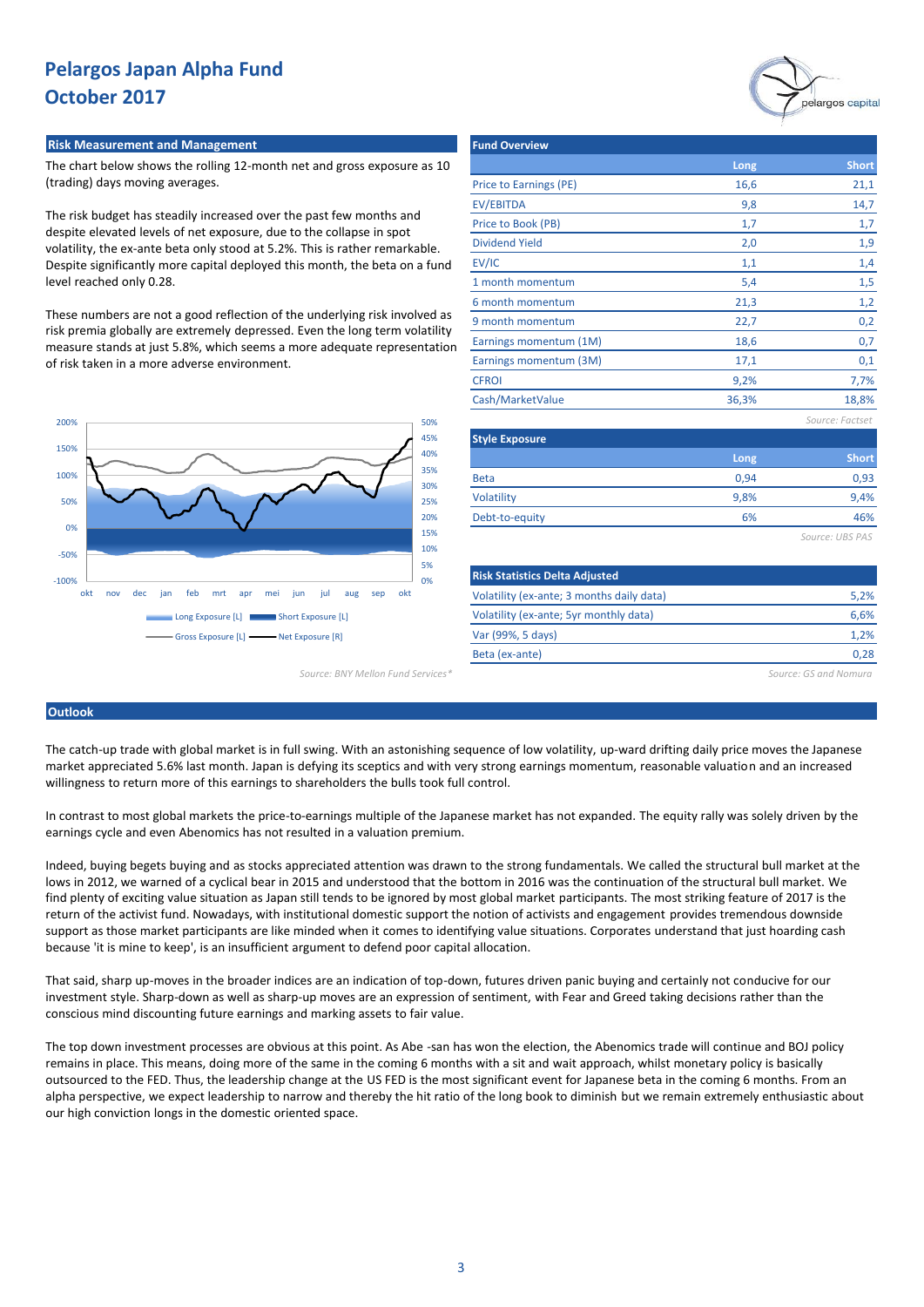

| <b>Historic Fund Performance (Monthly)</b> |            |          |          |          |          |            |          |          |            |          |            |            |
|--------------------------------------------|------------|----------|----------|----------|----------|------------|----------|----------|------------|----------|------------|------------|
|                                            | <b>Jan</b> | Feb      | Mar      | Apr      | May      | <b>Jun</b> | Jul      | Aug      | <b>Sep</b> | Oct      | <b>Nov</b> | <b>Dec</b> |
| <b>Class A EUR</b>                         |            |          |          |          |          |            |          |          |            |          |            |            |
| 2017                                       | 0,49%      | $-0,93%$ | $-1,67%$ | $-0,61%$ | 0,19%    | 1,28%      | 1,17%    | 0,42%    | 0,90%      | 1,14%    |            |            |
| 2016                                       | 1,35%      | 0,88%    | 1,08%    | $-0,18%$ | $-1,05%$ | $-4,52%$   | 2,08%    | $-1,09%$ | $-0,33%$   | 2,38%    | 0,99%      | 0,38%      |
| 2015                                       | $-1,28%$   | 4,85%    | $-0,32%$ | 3,21%    | 2,54%    | $-1,63%$   | $-3,07%$ | $-3,05%$ | 2,42%      | 1,83%    | 2,16%      | $-1,62%$   |
| 2014                                       | $-3,21%$   | $-0,64%$ | $-0,59%$ | $-1,03%$ | $-2,28%$ | 1,40%      | 0,19%    | $-0,64%$ | 2,01%      | $-1,94%$ | $-1,28%$   | 0,92%      |
| 2013                                       | 4,99%      | $-0,58%$ | 6,55%    | 6,10%    | $-1,05%$ | $-0,78%$   | 0,26%    | $-0.91%$ | 1,08%      | $-0,79%$ | 1,35%      | 1,61%      |
| 2012                                       | $-1,43%$   | 3,77%    | 1,31%    | $-1,26%$ | $-3,88%$ | 1,72%      | 0,79%    | 0,89%    | 1,28%      | 0,54%    | 2,53%      | 3,78%      |
| 2011                                       | 0,84%      | $-0,06%$ | $-1,56%$ | 0,10%    | $-0,19%$ | 0,38%      | $-0.01%$ | $-3,68%$ | 0,64%      | $-0,41%$ | $-2,64%$   | 1,64%      |
| 2010                                       | 0,65%      | $-0,25%$ | 3,27%    | 3,16%    | $-2,71%$ | $-1,27%$   | 1,12%    | $-0,39%$ | 0,82%      | 1,03%    | 1,28%      | 1,75%      |
| 2009                                       | 0,35%      | 1,62%    | $-0,76%$ | $-0,71%$ | 0,98%    | 1,03%      | $-1,84%$ | 2,07%    | $-1,61%$   | $-0,40%$ | $-3,37%$   | 3,19%      |

| <b>Class B EUR</b> |          |          |          |          |          |          |          |          |          |          |          |          |          |
|--------------------|----------|----------|----------|----------|----------|----------|----------|----------|----------|----------|----------|----------|----------|
| 2017               | 0,56%    | $-0,92%$ | $-1,63%$ | $-0,57%$ | 0,23%    | 1,32%    | 1,18%    | 0,46%    | 0,99%    | 1,25%    |          |          | 2,87%    |
| 2016               | 1,27%    | 0,92%    | 1,18%    | $-0,16%$ | $-1,08%$ | $-4,33%$ | 2,12%    | $-1,05%$ | $-0,29%$ | 2,38%    | 0,88%    | 0,39%    | 2,07%    |
| 2015               | $-1,24%$ | 4,89%    | $-0,27%$ | 3,25%    | 2,57%    | $-1,67%$ | $-2,94%$ | $-3,01%$ | 2,46%    | 1,88%    | 2,06%    | $-1,42%$ | 6,36%    |
| 2014               | $-3,16%$ | $-0,60%$ | $-0,56%$ | $-0,99%$ | $-2,24%$ | 1,44%    | 0,23%    | $-0,60%$ | 2,06%    | $-1,89%$ | $-1,24%$ | 0,96%    | $-6,52%$ |
| 2013               | 5,35%    | $-0,58%$ | 6,98%    | 6,48%    | $-1,07%$ | $-0,78%$ | 0,31%    | $-0,92%$ | 1,18%    | $-0,80%$ | 1,46%    | 1,73%    | 20,57%   |
| 2012               | $-1,38%$ | 3,81%    | 1,35%    | $-1,21%$ | $-3,83%$ | 1,76%    | 0,84%    | 0,93%    | 1,32%    | 0,58%    | 2,50%    | 4,06%    | 10,95%   |
| 2011               | 0,93%    | $-0,03%$ | $-1,55%$ | 0,14%    | $-0,14%$ | 0,42%    | 0,03%    | $-3,63%$ | 0,69%    | $-0,38%$ | $-2,60%$ | 1,68%    | $-4,48%$ |
| 2010               | 0,73%    | $-0,23%$ | 3,52%    | 3,39%    | $-2,83%$ | $-1,31%$ | 1,23%    | $-0,37%$ | 0,91%    | 1,13%    | 1,40%    | 1,89%    | 9,67%    |
| 2009               | 2,07%    | 1,67%    | $-0,73%$ | $-0.67%$ | 1,34%    | 1,13%    | $-1,93%$ | 2,24%    | $-1,68%$ | $-0,39%$ | $-2,99%$ | 2,84%    | 2,75%    |
| 2008               |          |          |          |          |          |          | 0,96%    | $-1,35%$ | 1,40%    | 3,44%    | 0,52%    | 1,39%    | 6,46%    |

**Legal Status** FGR (fund for joint account) **Fund Size in USD Fiscal Status** VBI (tax exempt) **Dividend Policy** Reinvestment

Portfolio Managers **Service Providers** Service Providers

**Investment Objective**

Contact Details WTC The Hague, Tower E 7th floor Prinses Margrietplantsoen 43 2595 AM, The Hague The Netherlands +31 (70) 7568030 [www.pelargoscapital.com](http://www.pelargoscapital.com/)

**Investment Manager Pelargos Capital <b>Fund Size in EUR** januari 2009 juli 2008

> \$279.865.434 € 240.038.738

**Investment Strategy Equity Long/Short Title Holder Title Holder** SGG Netherlands N.V. **Investment Style Depositary Depositary** Bank of New York Mellon Bank of New York Mellon Capital appreciation through investing in long/short positions in Japanese securities

#### Fund Facts Fund Facts

**Base Currency <b>EUR** EUR **EUR EUR Minimum Subscription Class A** EUR 10,000 **ISIN Class A EUR EUR EUR 10,000 MINIMUM MINIMUM MINIMUM MINIMUM Class B EUR** 10,000 **ISIN Class B EUR ISIN Class B EUR CLASS ARE ISIN CLASS CONTAINED A CONTAINING DAY Dealing Day First business day of each month Inception Date Class A EUR Subscription Subscription** Any dealing day, 3 business days notice **Inception Date Class B EUR** *Redemption* **Redemption** 15 business days notice **Management Fee Class A** Company Facts **Management Fee Class B Firm AUM in EUR Performance Fee Class A** 20% subject to High Watermark **Firm AUM in USD Performance Fee Class B** 15% subject to High Watermark **Participations Outstanding Class B Participations Outstanding Class A**

# 1,0% € 98.659.411 236 56.178 1,5% \$115.028.762

Richard Dingemans **Prime Brokers** UBS AG, Goldman Sachs International Michael Kretschmer **Administrator** BNY Mellon Fund Services Accountant **Accountant** PricewaterhouseCoopers Fund Description **Legal** De Brauw Blackstone Westbroek N.V.